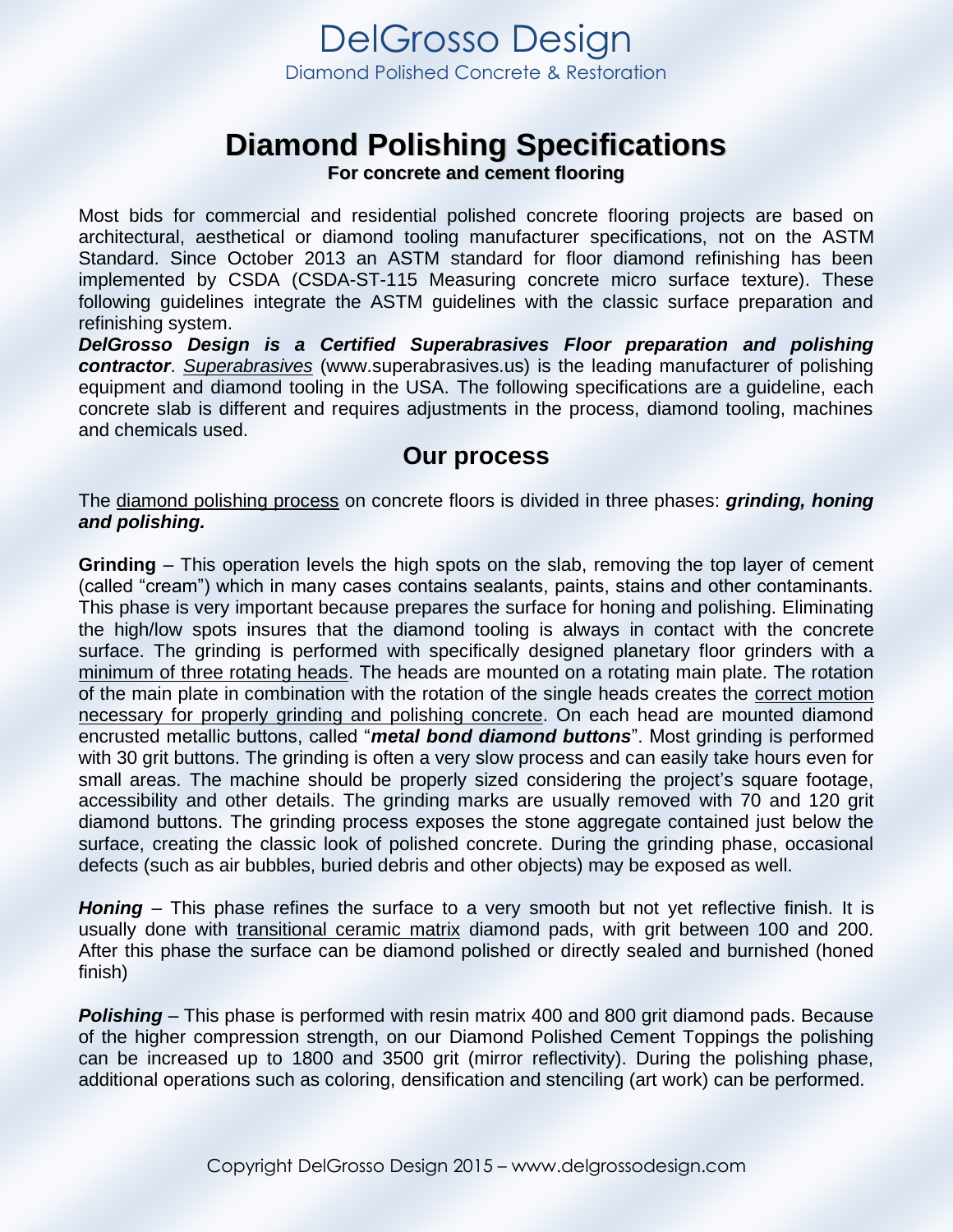## DelGrosso Design Diamond Polished Concrete & Restoration

**Burnishing** – Once the surface is fully polished (or honed) a protective clear coat is applied (sealer) and burnished. The burnishing process generates heat triggering a transformation in the sealer, somehow like a glaze. As the manufacturer explains, the sealer creates "**a window of opportunity that allows cleaning of spills**". Whenever additional protection is needed (like on industrial floors subject to chemical spills) the surface can be easily treated to become water and oil repellant, as well as acid resistant.

*Color dyes* – It is important to use color dyes that are especially manufactured for polished concrete. Only very finely milled pigments will penetrate the dense and smooth surface of honed and polished concrete. Acid stains are not recommended when diamond polishing. The acid will corrode the concrete creating a rougher, less reflective surface.

**Stenciling** – This is a highly specialized operation that allows creation of custom art work on the floor surface. The process starts by determining the different layers of color needed for a specific art work, then manufacturing a vinyl masking for each color layer. The vinyl stencils are temporarily applied to the surface as penetrating color dye is applied. Once the last layer is removed the full graphic is revealed.

*Diamond tools* – The quality of the diamond tools is extremely important for quality results. In addition, experience is needed to properly select the correct diamond tool for a specific concrete surface and phase.

**Personnel** – Grinding and polishing machines need to be operated by trained personnel only. Experience is a very important factor when looking for quality results.

*Maintenance* – Our polished floors are beautiful and very durable and can be cleaned and maintained much more easily than any other finish on concrete. Use of floor waxes on our diamond polished floors is not necessary and not recommended.

#### *Maintenance schedule*

| Daily - Weekly             | Dry mop surface with dust removal microfiber pad (such as Bona white                                                                                                                                                                                                              |
|----------------------------|-----------------------------------------------------------------------------------------------------------------------------------------------------------------------------------------------------------------------------------------------------------------------------------|
| As necessary               | pad)                                                                                                                                                                                                                                                                              |
| Weekly - As necessary      | Wet mop surface with microfiber pad (such as Bona blue pad)<br>dampened in clean water. Do not leave puddling water on the surface.<br>Prosoco Daily Klean can be mixed with cleaning water for increased<br>cleaning action - On colored floors avoid using concentrated bleach. |
| Burnishing (commercial     | After cleaning the floor, apply one coat of Prosoco Polish Guard and                                                                                                                                                                                                              |
| floors): every 6 months to | burnish with propane powered floor buffer equipped with diamond                                                                                                                                                                                                                   |
| one year                   | encrusted nylon pads.                                                                                                                                                                                                                                                             |

#### *Refer to our website Maintenance page for more detailed instruction and information.*